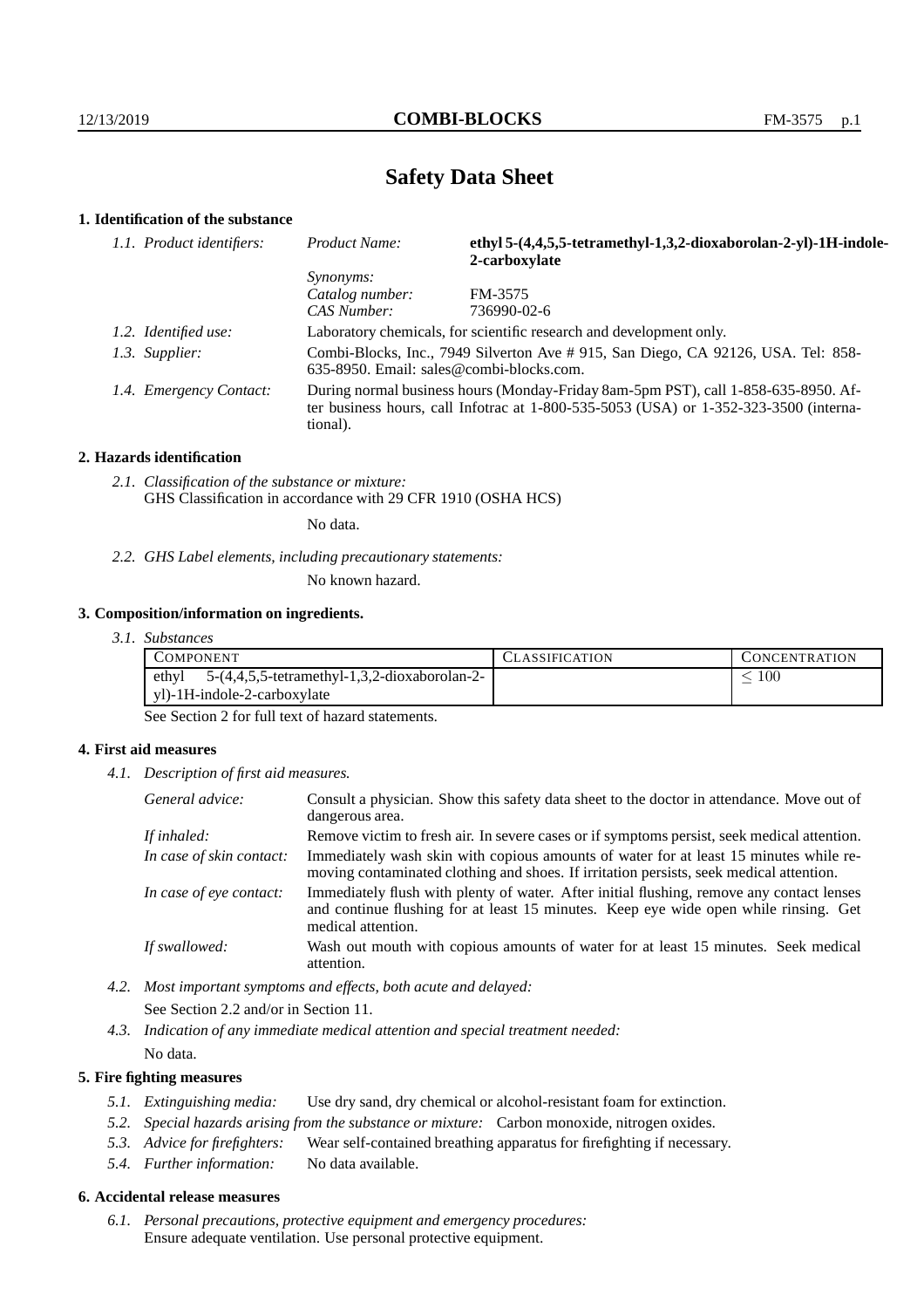|                                                                                                                         | 6.2. Environmental precautions:                                                                                                                                                        |                                                                                                                                                                                                                                                                            |  |  |  |
|-------------------------------------------------------------------------------------------------------------------------|----------------------------------------------------------------------------------------------------------------------------------------------------------------------------------------|----------------------------------------------------------------------------------------------------------------------------------------------------------------------------------------------------------------------------------------------------------------------------|--|--|--|
|                                                                                                                         | Should not be released into the environment. See Section 12 for additional ecological information.                                                                                     |                                                                                                                                                                                                                                                                            |  |  |  |
| 6.3. Methods and materials for containment and cleaning up:                                                             |                                                                                                                                                                                        |                                                                                                                                                                                                                                                                            |  |  |  |
|                                                                                                                         | Sweep up or vacuum up spillage and collect in suitable container for disposal.                                                                                                         |                                                                                                                                                                                                                                                                            |  |  |  |
| 6.4. Reference to other sections:                                                                                       |                                                                                                                                                                                        |                                                                                                                                                                                                                                                                            |  |  |  |
|                                                                                                                         |                                                                                                                                                                                        | Refer to protective measures listed in Sections 8 and 13.                                                                                                                                                                                                                  |  |  |  |
|                                                                                                                         | 7. Handling and storage                                                                                                                                                                |                                                                                                                                                                                                                                                                            |  |  |  |
|                                                                                                                         |                                                                                                                                                                                        | 7.1. Precautions for safe handling: Avoid contact with skin and eyes. Avoid inhalation of vapour or mist. Keep away<br>from sources of ignition - No smoking. Take measures to prevent the build up of electro-<br>static charge. For precautions see section 2.2.         |  |  |  |
| 7.2. Conditions for safe storage, including any incompatibilities: Store refrigerated. Keep container tightly closed in |                                                                                                                                                                                        | a dry and well-ventilated place. Containers which are opened must be carefully resealed<br>and kept upright to prevent leakage.                                                                                                                                            |  |  |  |
|                                                                                                                         | 7.3. Specific end use(s):                                                                                                                                                              | Laboratory chemicals, for scientific research and development only.                                                                                                                                                                                                        |  |  |  |
|                                                                                                                         | 8. Exposure Controls / Personal protection                                                                                                                                             |                                                                                                                                                                                                                                                                            |  |  |  |
|                                                                                                                         | 8.1. Control parameters:                                                                                                                                                               |                                                                                                                                                                                                                                                                            |  |  |  |
| Components with workplace control parameters: Contains no substances with occupational exposure limit values.           |                                                                                                                                                                                        |                                                                                                                                                                                                                                                                            |  |  |  |
|                                                                                                                         | 8.2. Exposure controls:                                                                                                                                                                |                                                                                                                                                                                                                                                                            |  |  |  |
|                                                                                                                         | Appropriate engineering controls: Ensure that eyewash stations and safety showers are close to the workstation<br>location. Ensure adequate ventilation, especially in confined areas. |                                                                                                                                                                                                                                                                            |  |  |  |
|                                                                                                                         | Personal protective equipment:                                                                                                                                                         |                                                                                                                                                                                                                                                                            |  |  |  |
|                                                                                                                         | Eye/face protection:                                                                                                                                                                   | Wear appropriate protective eyeglasses or chemical safety goggles as described by OSHA's<br>eye and face protection regulations in 29 CFR 1910.133 or European Standard EN166.                                                                                             |  |  |  |
|                                                                                                                         | Skin protection:                                                                                                                                                                       | Handle with gloves. Gloves must be inspected prior to use. Use proper glove removal<br>technique (without touching glove's outer surface) to avoid skin contact with this product.<br>Dispose of contaminated gloves after use in accordance with applicable laws and good |  |  |  |

laboratory practices. Wash and dry hands Body Protection: Complete suit protecting against chemicals, Flame retardant antistatic protective clothing., The type of protective equipment must be selected according to the concentration and amount of the dangerous substance at the specific workplace.

Respiratory protection:

Control of environmental exposure: Prevent further leakage or spillage if safe to do so. Do not let product enter drains.

# **9. Physical and chemical properties**

*9.1. Information on basic physical and chemical properties*

| (a)               | Appearance:                                   | Solid          |
|-------------------|-----------------------------------------------|----------------|
| (b)               | Odour:                                        | No data        |
| (c)               | Odour Threshold:                              | No data        |
| (d)               | $pH$ :                                        | No data        |
| (e)               | Melting point/freezing point:                 | $150 - 170$ °C |
| (f)               | Initial boiling point and boiling range:      | No data        |
| (g)               | Flash point:                                  | No data        |
| (h)               | Evaporatoin rate:                             | No data        |
| (i)               | Flammability (solid, gas):                    | No data        |
| (i)               | Upper/lower flammability or explosive limits: | No data        |
| $\left( k\right)$ | Vapour pressure:                              | No data        |
| (1)               | Vapour density:                               | No data        |
| (m)               | Relative density:                             | No data        |
| (n)               | Water solubility:                             | No data        |
| $\circ$           | Partition coefficient: n-octanol/water:       | No data        |
| (p)               | Auto-ignition:                                | No data        |
| (q)               | Decomposition temperature:                    | No data        |
| (r)               | Viscosity:                                    | No data        |
| (s)               | Explosive properties:                         | No data        |
| (t)               | Oxidizing properties:                         | No data        |
|                   |                                               |                |